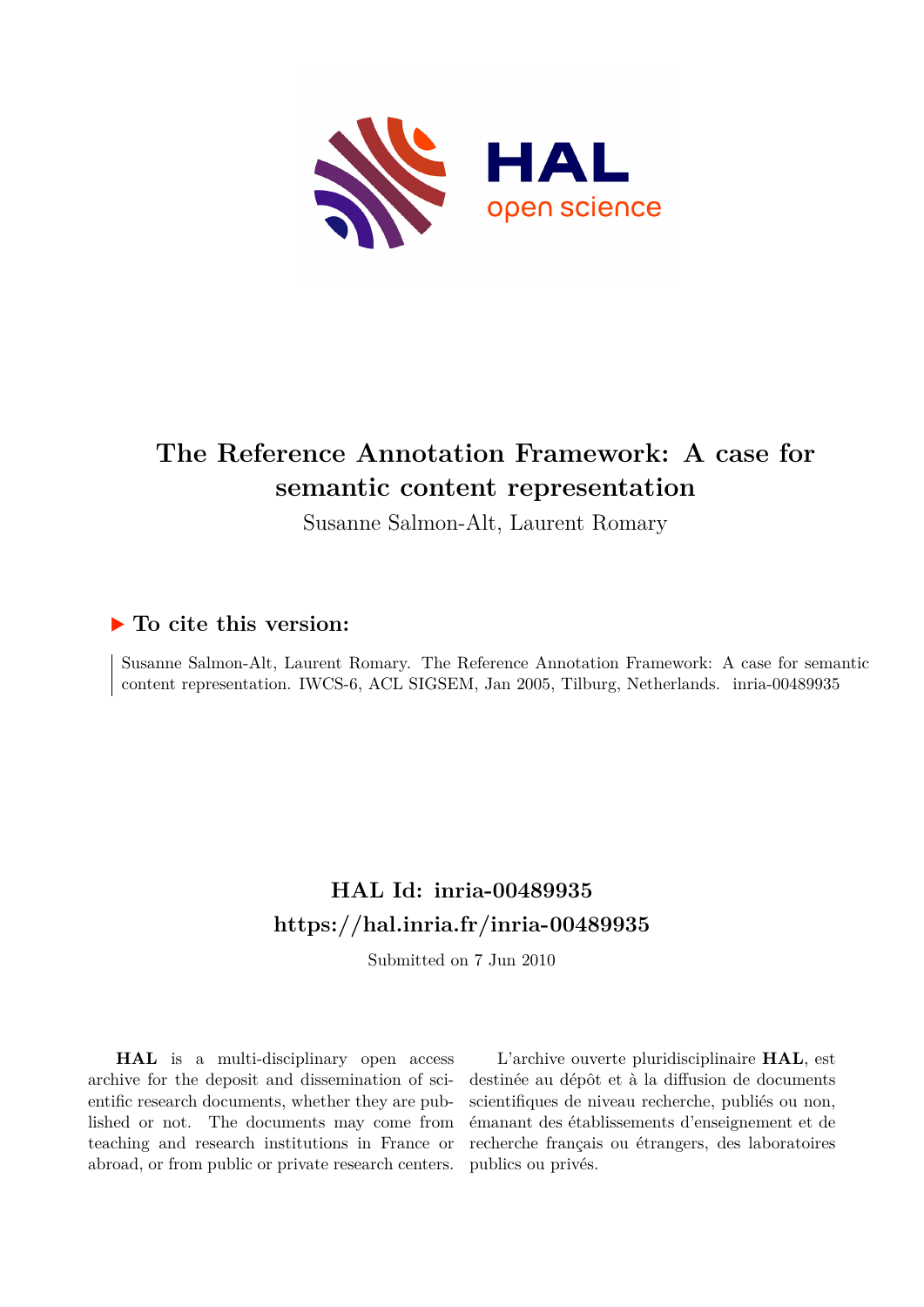## The Reference Annotation Framework: A case for semantic content representation

Susanne Salmon-Alt\*, Laurent Romary\*\*

3rd December 2004

\*ATILF - CNRS Nancy, France

\*\* LORIA - INRIA Vandoeuvre-lès-Nancy, France

Susanne.Salmon-Alt@atilf.fr, Laurent.Romary@loria.fr

#### Introduction  $\mathbf{1}$

This paper presents the Reference Annotation Framework (RAF), a specification platform for structural constraints on reference annotation schemes. By presenting the main components of the RAF meta-model as well as an overview of the data categories used to characterize them, we pursue two objectives: firstly, to show that RAF may function as a reading guide for existing and new task definitions covering a wide range of reference, coreference and anaphora annotation issues; secondly, to present a general methodology for the design of a whole class of semantic and pragmatic annotation schemes based on a simple markable-link paradigm. Indeed, the task of (co)reference and anaphora annotation basically consists in (a) the identification of the textual elements that may be considered as referring in a given discourse and (b) the kind of links those markables establish one with another. Both subtasks are strongly related to other issues in semantic content representation, such as named entities, informational status, discourse and dialogue structure, or semantic roles. Hence, our overall goal is to contribute to the establishments of standards in the domain of multi-modal semantic content representation [8], related to the activities of the ISO TC 37/SC 4.

In no case, RAF is intended to provide or to replace theoretically well founded task definitions for  $(c)$  reference annotation, as one can found in [11], [23] or [24]. On the contrary, RAF focuses on structural properties of a pivot representation format for reference related phenomena. The first underlying goal of RAF is to propose a representation format that is generic enough to be instantiated for the annotation of a whole range of phenomena considered in the literature to be coreferential or anaphoric. Those include generally coreerence properly speaking  $[24]$  as well as so-called bridging relations  $[14]$ , one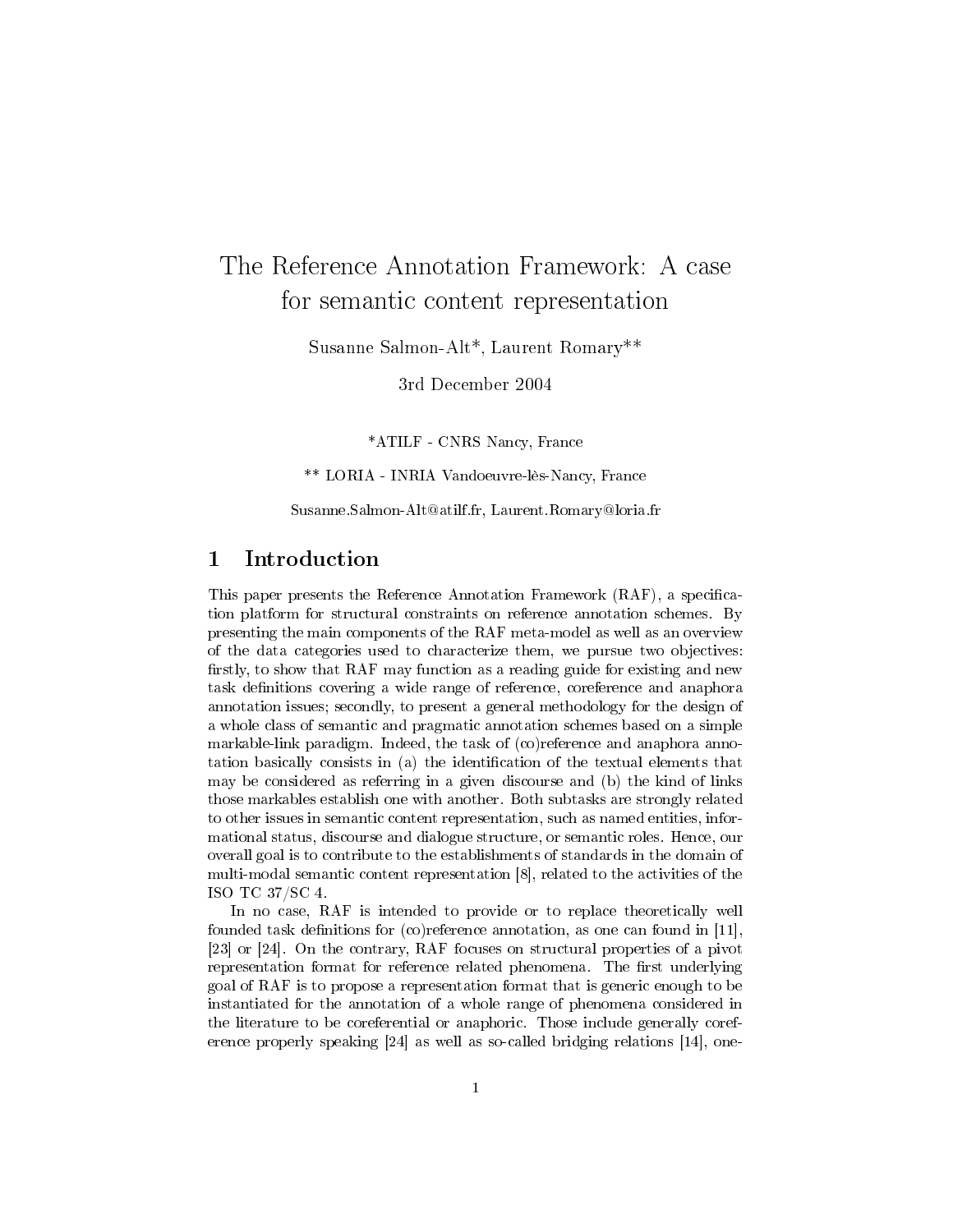and other-anaphora [18] and particular cases of pronominal reference such as pay-cheque and bound anaphora [2]. Other authors extend them to noun phrase predication [20], function-value relations [23], type identity [4], VP ellipsis [19], deictic and anaphoric reference to single and multi-clause units  $[12]$  [9], or tense [3]. This wide variety advocates strongly in favour of a definition of markables as autonomous linguistic objects, abstracting for example from text linearity or prior text segmentation. It also underlines the necessity of leaving open for concrete task definitions the precise features associated to the markables and the characterisation of the relationships to be encoded. Therefore, RAF provides a minimal set of mandatory core components (a meta-model), associated with descriptors (data categories) that may actually be instantiated in a modular and dynamic way, by making use of an externalized and centralized registry of data categories  $[16]$ .

The second goal for RAF is to ensure that the definition and the articulation of the basic components of the meta-model allow to represent in an intuitive and consistent way structural properties of (co)reference annotations, such complex, embedded or disjoint markables (e.g. plural antecedents built conjointly upon two previous mentions), uncertainty (e.g. an annotator not being sure about his decision or a non deterministic anaphora resolution tool adding confidence scores to its output), disjoint or conjoint lectures of more than one annotated information (e.g. a given expression that refers back, in a mutual excluding way or not, to more than one markable).

### $\overline{2}$ Overview of the Reference Annotation Framework

The linguistic annotation framework (LAF) [17] provides a modelling approach to the specification of linguistic annotation schemes by identifying a class of structures that can be fully determined as the combination of two elements: a meta-model which is an abstract representation of the underlying structure shared by all models within a given field of linguistic representation; and a set of data categories, attached to the nodes of the meta-model, which bear the actual linguistic information of the annotation scheme. From the general LAF principles, it is possible to derive a meta-model that covers the main characteristics of reference related annotation schemes. Figure 1 outlines the proposal of such a meta-model. It is organized around three main components and gathers up all information related to a specific annotation document within a component named /Referential data collection/. Besides a /Global information/ component for the metadata associated with the annotation file, the specific linguistic objects of interest for any reference annotation project are /Referential markable/ and /Referential link/. Since referential markables are not systematically isomorphic to textual chunks identifiable at lower linguistics levels, they have to be understood a an abstraction over them. As a first approximation, referential markables may be seen as corresponding to the elements referred to in the lit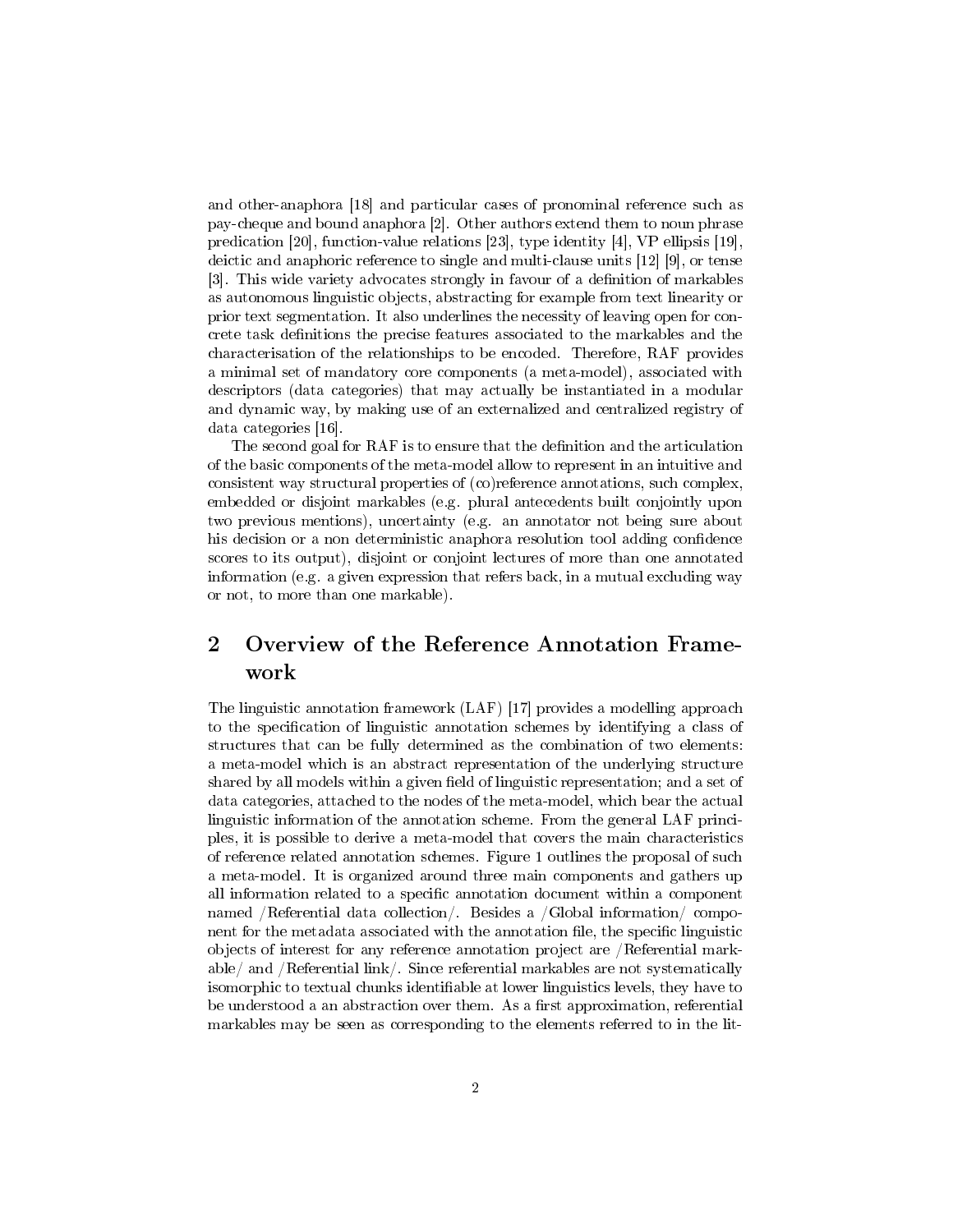erature as discourse entities [23], whereas referential links are the entities used to encode the relation holding between referential markables.



Figure 1: RAF meta-model

#### Referential markables 3

#### $3.1$ The meta-model component

The core task of any reference annotation procedure consists in establishing links between markables. Whether the identification of markables (e.g. anaphora and antecedents) has to be part of the reference annotation task properly speaking or not is matter of discussion [23] [24] and should be fixed in the task definition. In any case, RAF has to provide a representation for the linguistic objects to be linked, independently from their actual selection procedure (manually annotated from row data, automatically annotated based on the output of a POS-tagger or a parser) or their location (within the same text document or in an external source file). RAF provides such a representation in terms of referential markables. As the most important characteristic, referential markables are autonomous linguistic objects (i.e. represented by their own meta-model component. They have a mandatory feature /Source text/ that either contains the annotated source text (Figure 2) or points as a stand-off annotation to externalized source data, for instance words or syntactic chunks (Figure 3). In the latter case, one may optionally reproduce the text string for sake of legibility  $(Figure 4)$ .

```
cstruct id-"m l" type="referentialMarkable">
        <feat type="sourceText">French Boss Aimé Jaquet</feat>
</struct>
praised
praises<br><br/> de"s_2" type="referentialMarkable"><br></br://dest type="sourceText">his</feat><//feat>
```
Figure 2: In-line representation of markables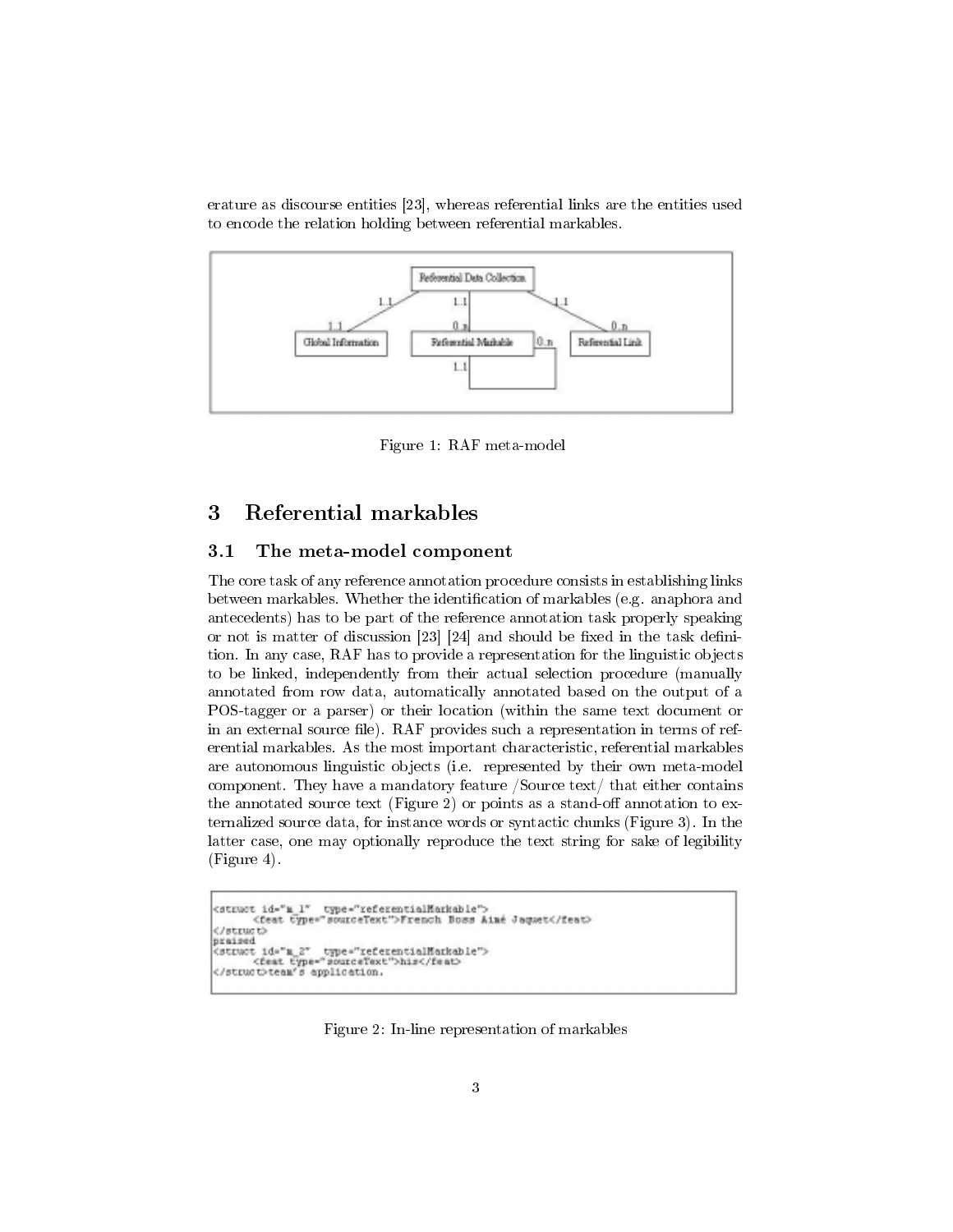```
|Cu id="u_1">French</to<br>|Cu id="u_2">boss</to<br>|Cu id="u_3">Aimé</to<br>|Cu id="u_4">Jacquet</to
cu id="w_5">praised</w>cu id="w_9">his</w>cu
cw id-"w 10">application</w>
```


```
(struct id="m_1" type="referentialMarkable"><br><feat type="sourceText" target="w_1..w_4">French Boss Aimé Jaquet</feat>
c/structo
cstruct id="m_2" type="referentialMarkable"><br><feat type="sourceText" target="w_9">his</feat>
</atruct>
```
Figure 4: Stand-off representation of markables

The main argument in favour of referential markables as autonomous elements is the fact that they are not necessarily isomorphic to elements identifiable at lower linguistic levels, for instance words, syntactic chunks (nominal, pronominal or verbal phrases) or clause units. On the one hand, referential markables may be provided by parts of those units (incorporated pronouns: sp.  $d\acute{a}melo$ , genitive markers: *his team's application*) or by missing elements (personal pronoun ellipses: it. e' andato a mangiare, case markers in Japanese). On the other hand, markables may also be built upon complex syntactic or discursive structures. This is frequently the case for clause-level antecedents of deictic demonstrative pronouns [12] and for antecedents of plural anaphora, occurring either as syntactically conjoint constituents (*John and Mary... they*), as enumerated items (*John*, *Mary and Sue... they*) or even as completely disjoint constituents (*Mary* ... *Bob* ... *they*). In those cases, the annotator should still have the possibility to conceive complex markables, i.e. to build them independently of whether the corresponding textual elements are actually contiguous or not. Figure 5 shows how RAF accounts for such a complex markable, built on non contiguous text chunks. Finally, considering markables as autonomous entities also allows for annotating referential expressions by cross-references to other data sources than text, like the original sound or video recordings for spoken or multimedia data. Here, the target attribute would not point to external words, but for example to time stamps.

#### $3.2$ Data Categories

As a second major argument in favour of autonomy, referential markables act as an anchoring point for data categories which are specifically related to anaphoric or (co) referential issues. In addition to the basic identification of a source string,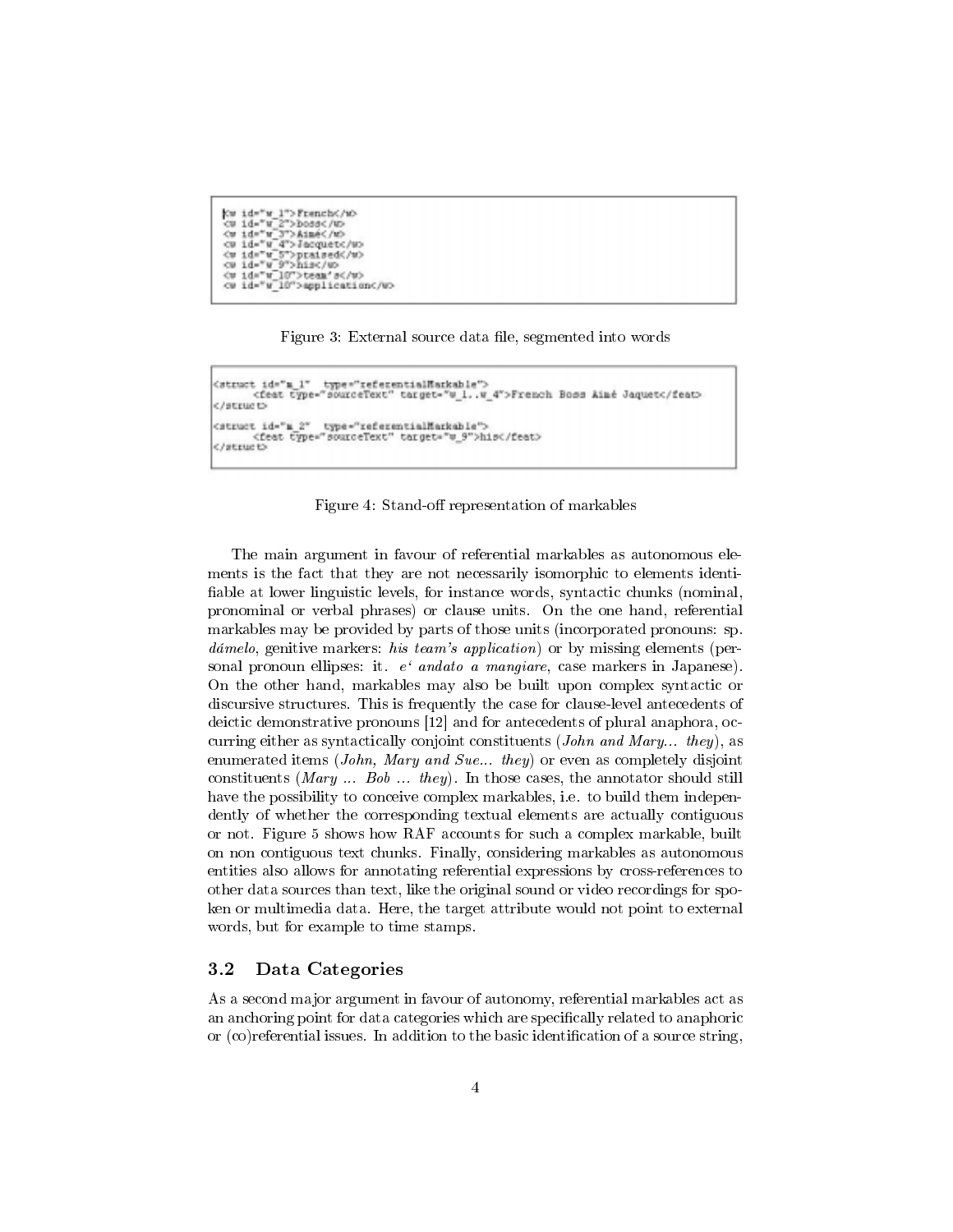```
(stract id="m 3" type="referentialMarkable"><br><struct id="m_1" type="referentialMarkable"><br><feat type="sourceText" target="w_1..w_2">des technologies</feat>
         </struct>
         </struct_id="m_2" type="referentialMarkable">
              <feat type="sourceText" target="w 7..w 0">une inforphère</feat>
         </struct>
</struct>
```
Figure 5: Representation of a complex markable

it might for example be useful to introduce a data category for the concept of minimal matching string such as proposed in MUC [11], in which a special attribute is used in the answer key to indicate the minimum string that the system under evaluation must include in order to receive full credit for its output.

On the very referential description level, relevant information to be associated with markables pertains usually to characteristics of the referents and is concerned with cardinality, natural gender, definiteness and informational status. /Cardinality/ denotes the size of a set of referents, and /Natural gender/ specifies whether a referent is biologically male or female. It is important to remind that cardinality is distinct from grammatical number, in the sense that it specifies the exact quantity of noun's referent whereas grammatical number is usually vague. In the same way, natural gender is distinct from grammatical gender by the fact that the latter requires agreement between nouns and modifiers, whereas natural gender does not. Since these rules also apply to anaphoric references, annotators frequently observe a discrepancy between gender of an antecedent and a corresponding anaphor. /Definiteness/ whose relations to reference have been extensively discussed in [1] is a category concerned with the grammaticalization of identifiability and non-identifiability of referents on the part of the speaker or the addressee. It takes values such as  $\sqrt{D}$  efinite identifiability/, /Indefiniteness/, /Generic term/, /Non specific term/ and /Specific term/ and has been used for automatic resolution of definite description by [21]. The relationship between reference resolution and /Informational status/, reflecting the speaker's assumption about the addressee's knowledge, basically expressed as new/old distinction, goes back to [7] and has been applied to anaphora resolution in [15]. More recently, [13] proposed an annotation scheme for information status and annotated a corpus using a set of data categories /Old/, /Mediated/ and  $\sqrt{New}$ , which has been proved to be reliable with respect to inter-annotator agreement. An additional data category, related to the discussion about optional targets, could be /Referential status/, with a conceptual range of /Pending/ or  $\sqrt{\text{Solved}}$  to indicate whether the reference of a referring expression has been calculated or not.

Besides referential information properly speaking, referential markables are often associated with relevant information percolated from lower levels of annotation. Relevant data categories are concerned with morpho-syntactic information such as  $/Part$  of speech/,  $/Grammatical gender/$ ,  $/Grammatical number/$ ,  $/Grammatical person/$ , /Syntactic category/ or /Syntactic function/. Addition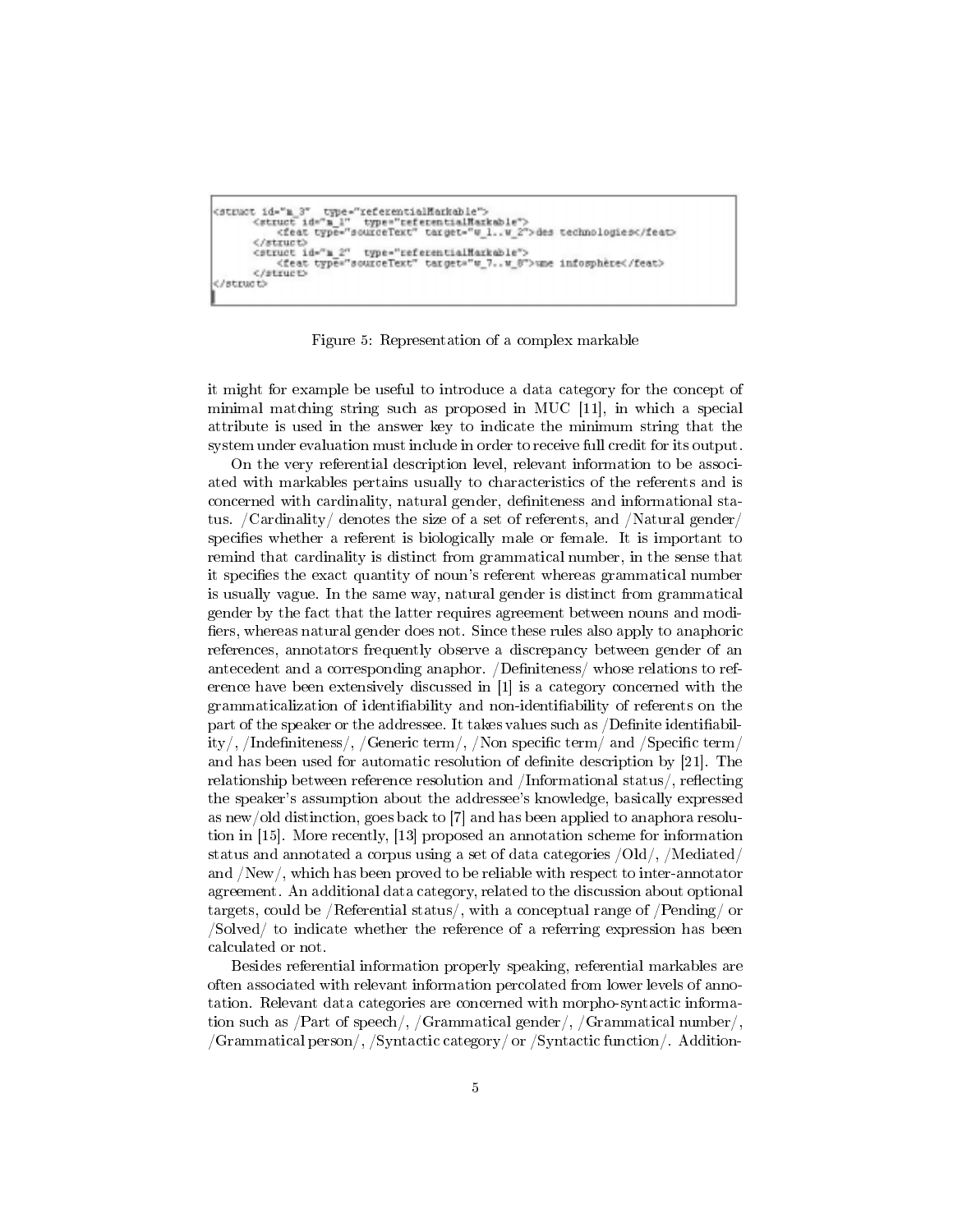ally, since reference and anaphora resolution involves heavy knowledge about lexical and semantic properties of the underlying discourse entities, there might be lexical features such as /Abstractness/, /Animacy/, /Collectiveness/, /Alienability/, /Countability/, /Named entity categorization/ or semantic features, such as semantic roles  $[10]$ .

#### Referential links  $\overline{\mathbf{4}}$

#### 4.1 Meta-model component

In addition to markables, any reference annotation schema should be able to express links between source and target markables. Those links represent a relation which is necessary for correct discourse interpretation: depending on the underlying theory, this could be coreference, reference and anaphora. As opposed to a subset of current reference annotation schemes which consider links as a property (or an attribute) of markables [11], we advocate in favour of autonomous links, because this is the simplest way to encode properly ambiguity and multiple antecedents.

From a structural point of view, a /Referential link/ is a RAF meta-model component relating typically one source markable (e.g. the anaphor) to one target markable (e.g. the antecedent). The pointing mechanism is actuated by means of two data categories, /Referential source/ and /Referential target/ (Figure 6). RAF does not allow for more than one target markable per link: reference to a complex antecedent is accounted for by the creation of an embedded markable (see 3.1), whereas ambiguity on target markables is encoded by using an  $\langle$ alt $>$  tag, as proposed in [17] for encoding alternatives (Figure6).

It is currently under discussion whether RAF should consider the target markable to be optional. One possibility for assigning a meaning to links without targets would be the representation of so-called pending reference, i.e. the input to an anaphora resolution system. Another meaning might be the representation of cases where referring expressions a priori considered to be involved in links are not related to any previous discourse chunk (first mentions of definite noun phrases, collective pronoun they without antecedent, generic use of nouns, etc.). However, since RAF considers that markables do not necessarily be involved in any link, the question whether those properties are better considered as data categories pertaining directly to the markables remains open. Finally, it has to be noticed that RAF allows one markable to be source and/or target of several links. The first possibility occurs in case of an expression involved in multiple relations, for example a definite noun phrase that is coreferential with a previous expression, but also stands in a bridging relation with another previous expression. The second possibility occurs in case of a same expression being the antecedent for several subsequent mentions.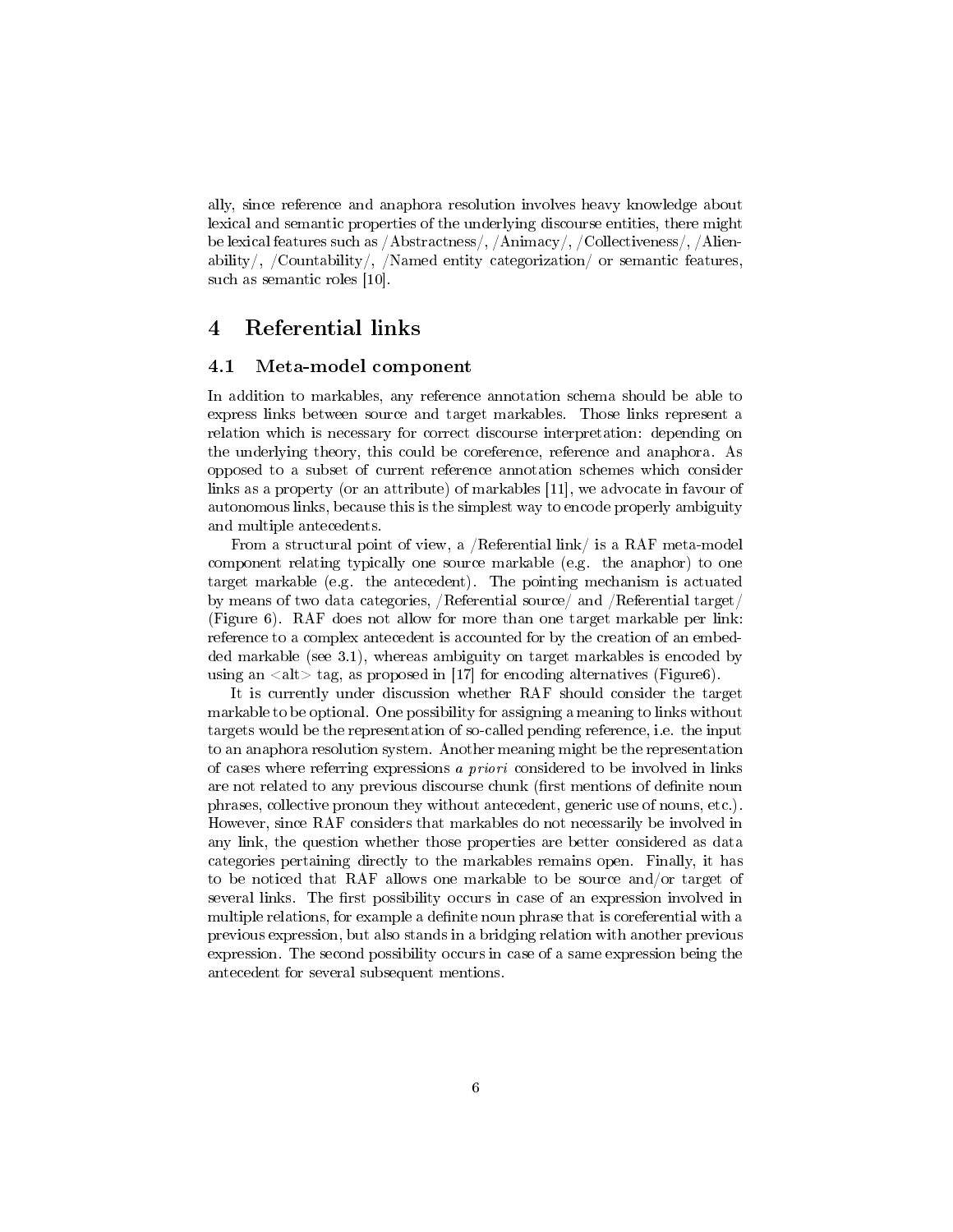```
<struct id="n_3" type="referentialMarkable"><br><struct id="n_1" type="referentialMarkable"><br><feat type="sourceText" target="w_1..w_2">des technologies</feat>
           c/atructo
          <br/>struct id="m_2" type="referentialNarkeble"><br><feat type="sourceText" target="w_?..w_8">une infosphère</feat>
           </struct>
</struct>
<struct_id="a_4" type="zeferentialMarkable"><br><feat type="sourceText" target="w_13">elles</feat>
</atruet>
<struct id="1 1" type="referentiallink">
       <feat type="referentialSource" target="m_4"/>
       <alt>
                  <feat type="referentialTarget" target="m_1"/><br><feat type="referentialTarget" target="m_3"/>
       C/6155</struct>
```
Figure 6: Ambiguous link (elles related to either des technologies or to des *technologies* une *infosphère*)

#### 4.2 Data categories

Since the RAF meta-model does not introduce any a priori dependency between markables and link, the articulation of links with markables is ensured by the two basic data categories /Referential source/ and /Referential target/. A link may also be assorted with a /Confidence level/ data category. Furthermore, previous work on reference annotation has shown the need of typing the relation between the linked markables. However, as briefly discussed in 1, reference annotation in the sense considered here (covering coreference and anaphora) must face the issue of characterizing properly the types of the relations to be covered. A comparison of relationships involved in current (co) reference and anaphora annotation practice leads to a very heterogeneous inventory, including labels such as identity, coreference, bridging, part-whole, associative, indirect anaphor, unfamiliar, conceptual bridging, set-subset, cause, inferableof-complement, propositional, possessive, implicit argument, ellipsis, plural NP, numerical pronoun, proper noun, bound anaphor, function-value, instantiation, agent, patient, cause, other-anaphor or role in event [23]. On the other hand, it has been shown for several languages that acceptable inter-annotator agreement could only be achieved on very basic distinctions [14] [22].

Therefore, we propose to start with van Deemter and Kibble's basic distinction of coreference and anaphora [24]. Whereas these two relations may or may not co-occur, current annotation practice generally covers them both by one and the same attribute. MUC-7, for instance, uses the coreference label for any kind of link. On the other hand, the same combination (non-anaphoric coreference, for example) has been characterized differently, depending on whether the framework focus on the relation that holds between the referents of the annotated expressions (coreference) or between the referring expressions themselves (linguistic bridging, NP predication). As a main consequence of these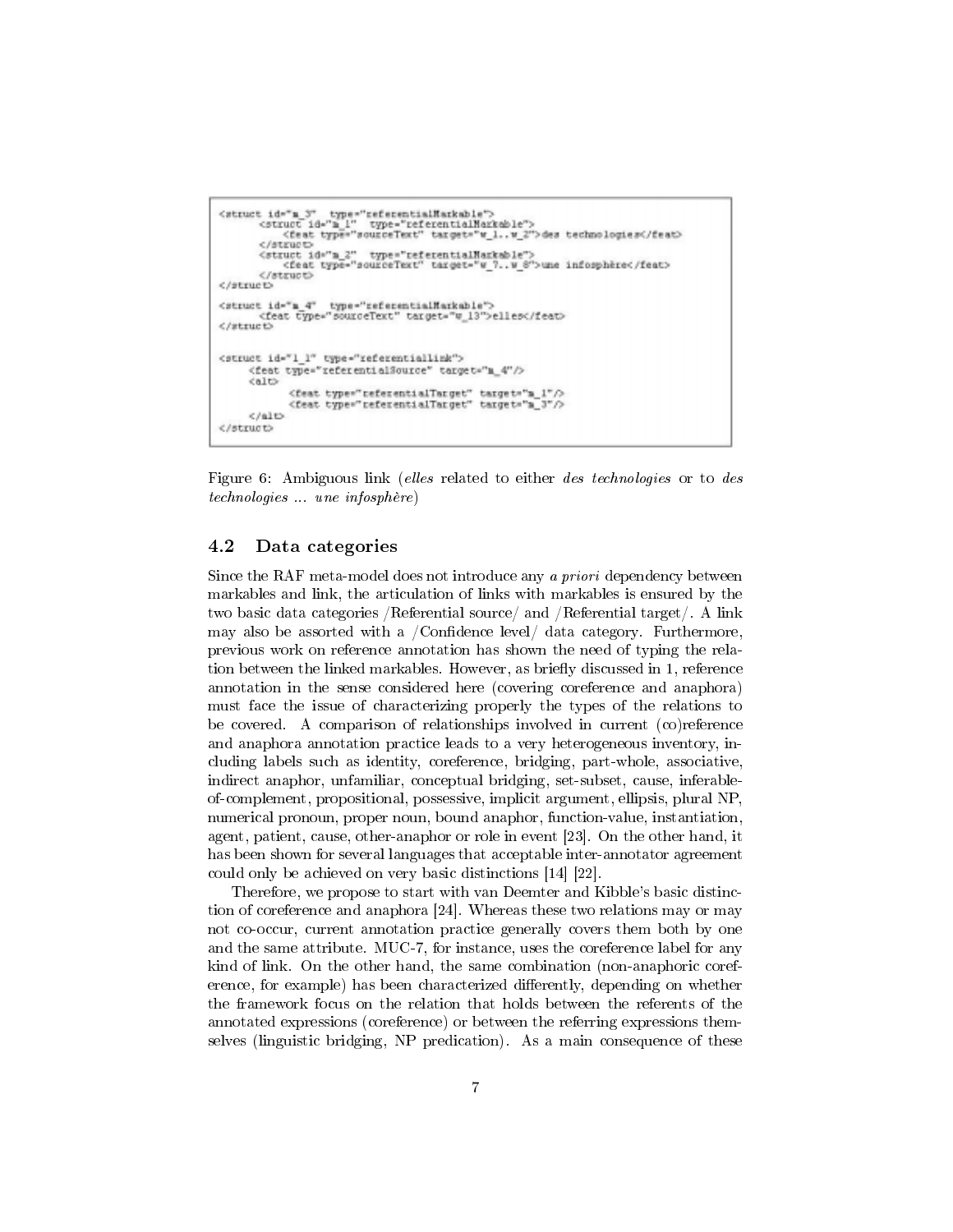observations, a consistent annotation framework has to encode two different relationships by two different data categories with different conceptual ranges.

Our principal concern is therefore to introduce a clear distinction between /Objectal relation/ and /Linguistic relation/. Objectal relations are a generalisation of van Deemter and Kibble's extensional approach to the definition of coreference in terms of relations holding between referents: an objectal relation holds between extra-linguistic entities and might be further specified, for example as /Objectal identity/ (in case of coreference), /(In)alienable part of/ or  $\sqrt{\text{Subset}}$ . Linguistic relations hold between (parts of) referring expressions (e.g. head nouns) and include for instance /Lexical identity/,  $\gamma$ /Synonymy/,  $/Hypernymy/$ ,  $/Hyponymy/$  and  $/Meronymy/$ .

As a first advantage, the explicit distinction of objectal and linguistic relations contributes to a more modular task definition, because it enforces to consider separately the question of referential relations and the question of how those relations are realized linguistically. In addition, the simultaneous use of both relationships leads to a more consistent encoding, providing a way of representing simultaneously coreferential and anaphoric relations. It should however be noticed that the precise definition of the conceptual range and the scope of objectal and linguistic relations still needs to be discussed. Open questions are in particular:

- the association of some of the current labels with markables rather than with links (e.g. numerical pronoun, other-anaphor, agent);
- the scope of relationships to be considered (e.g. inclusion of non-anaphoric and non-coreferential relations such as function-value);
- the proper delimitation of objectal and linguistic relations (e.g. instantiation or possession);
- the definition of a set of constraints on combining values for conjoint objectal and linguistic relations (e.g. objectal identity excluding meronymy);
- $\bullet$  the granularity of values for conceptual range (e.g. linguistic bridging vs. partitive possessive);
- the inclusion of a specific data category for the direction of an interpretational dependency (anaphor vs. cataphor).

#### RAF and semantic content representation  $\mathbf{5}$

### RAF as a modelling tool for (co)reference task defin- $5.1$ itions

RAF framework covers crucial points of structural constraints on reference annotation (autonomous markables and links, representation of embedded markables, ambiguous links, uncertainty). Additionally, it offers a modelling platform for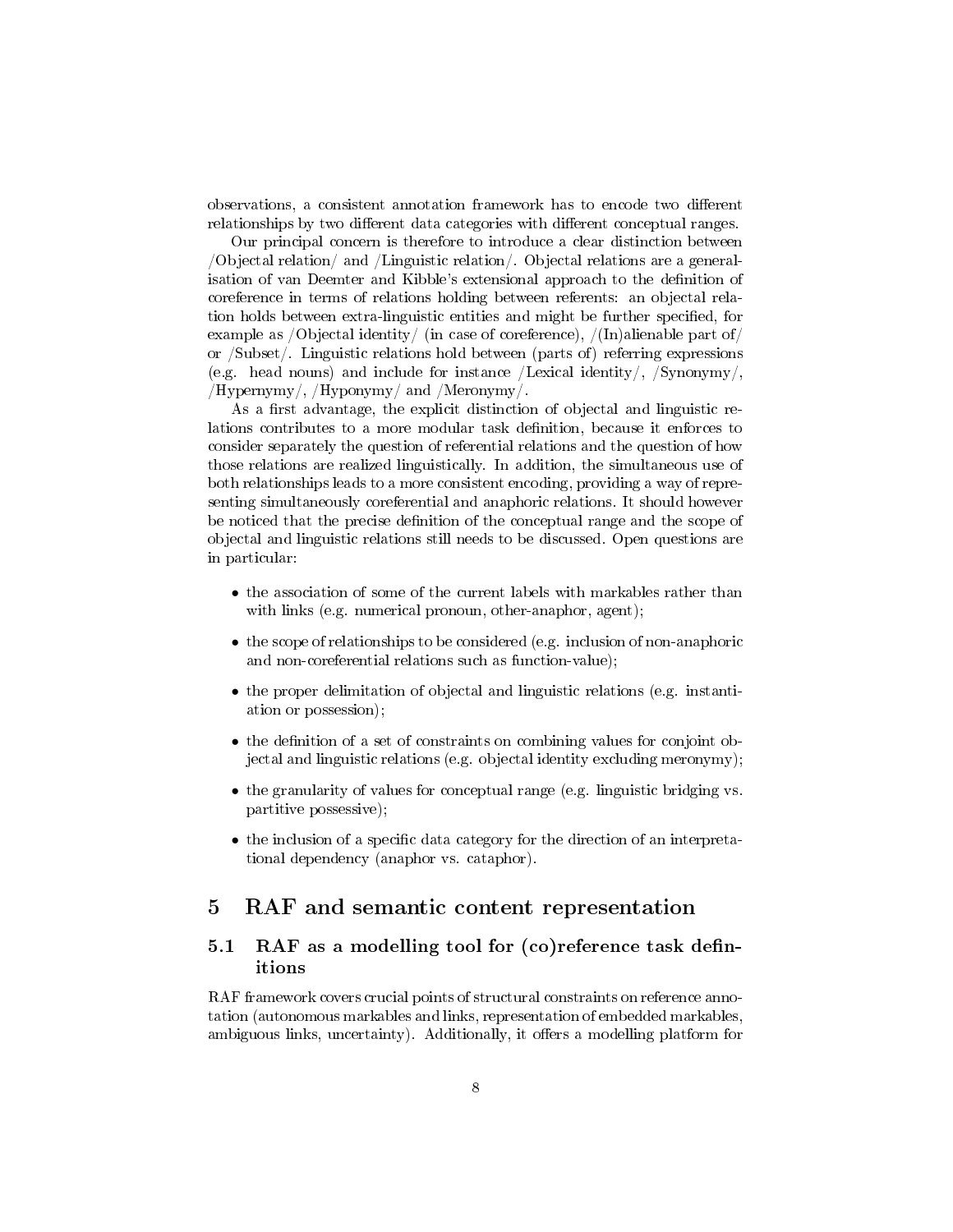analysing existing (co)reference task definitions or writing new ones: based on the RAF specifications, the scope of those annotation guidelines it indeed clearly delimited to linguistic questions, i.e. the choice of (a) the type of markables to be covered and (b) appropriate data categories to characterize markables and links, whereas structural issues have no longer to be considered. The combination of these two points guarantees high flexibility with respect to the scope and the semantics of concrete annotation schemes, which are still RAF conform. The first point allows to select any type of source data as markables (raw or pre-annotated texts, spoken language, ...), without constraints on their linguistic realisation (conjoint or disjoint NPs, VPs, ellipses, morphemes, multi-clause units, ...). The second point allows to label markables and relationships with any descriptor available in the data category register.

The concrete decisions as well as their theoretical justification depends on the annotation purpose. However, it has to be noticed that RAF leaves currently open certain points as to what combination(s) of data categories may fit best, for instance, a given project goal. Even if the overall framework allows one to have a background for specifying a scheme and hence facilitates the design of suitable annotation guidelines, one should for example foresee how features may percolate from lower annotation levels, and conversely make sure that what is expressed at the referential level will not contradict further categorization of the corresponding entities at higher level. Typical difficult cases result from the possible combination of morpho-syntactic features, such as Grammatical gender/, /First person/ and /Grammatical number/, which are strongly correlated with semantic or pragmatic descriptors, respectively /Natural gender/,  $\sqrt{\text{Speaker}}/\text{ and } \sqrt{\text{Cardinality}}/\text{.}$ 

#### $5.2$ Beyond reference: another life for RAF

This final section is intended to show how RAF can be used as a basis for the specification of other tasks whose underlying data organization matches the same structural constraints. As an example, one might consider the task of discourse relation annotation, an important pre-requisite for such applications as text summarization, machine translation or reference resolution.

Discourse relation annotation  $[6]$  is situated in the general context of the study of the rhetorical structure of texts as developed in Rhetorical Structure Theory [5]. The task consists in identifying texts chunks, usually corresponding to clause level segments, and relating them by discourse relations. These relations are known to be rather ambiguous and relate primary segments as well as higher clusters of segments. Considering this, the framework suggested for reference annotation seems to be appropriate. Indeed, the task presents a strong parallelism with reference annotation. First, it is based on the identification of primary markables which are further organized in a hierarchical way. The structural properties defined for referential markables are indeed consistent with the need of building those complex markables. Second, as (co)reference annotation, it requires the specification of possibly ambiguous links between those markables to instantiate the various discourse relations. It is hence possible to transfer di-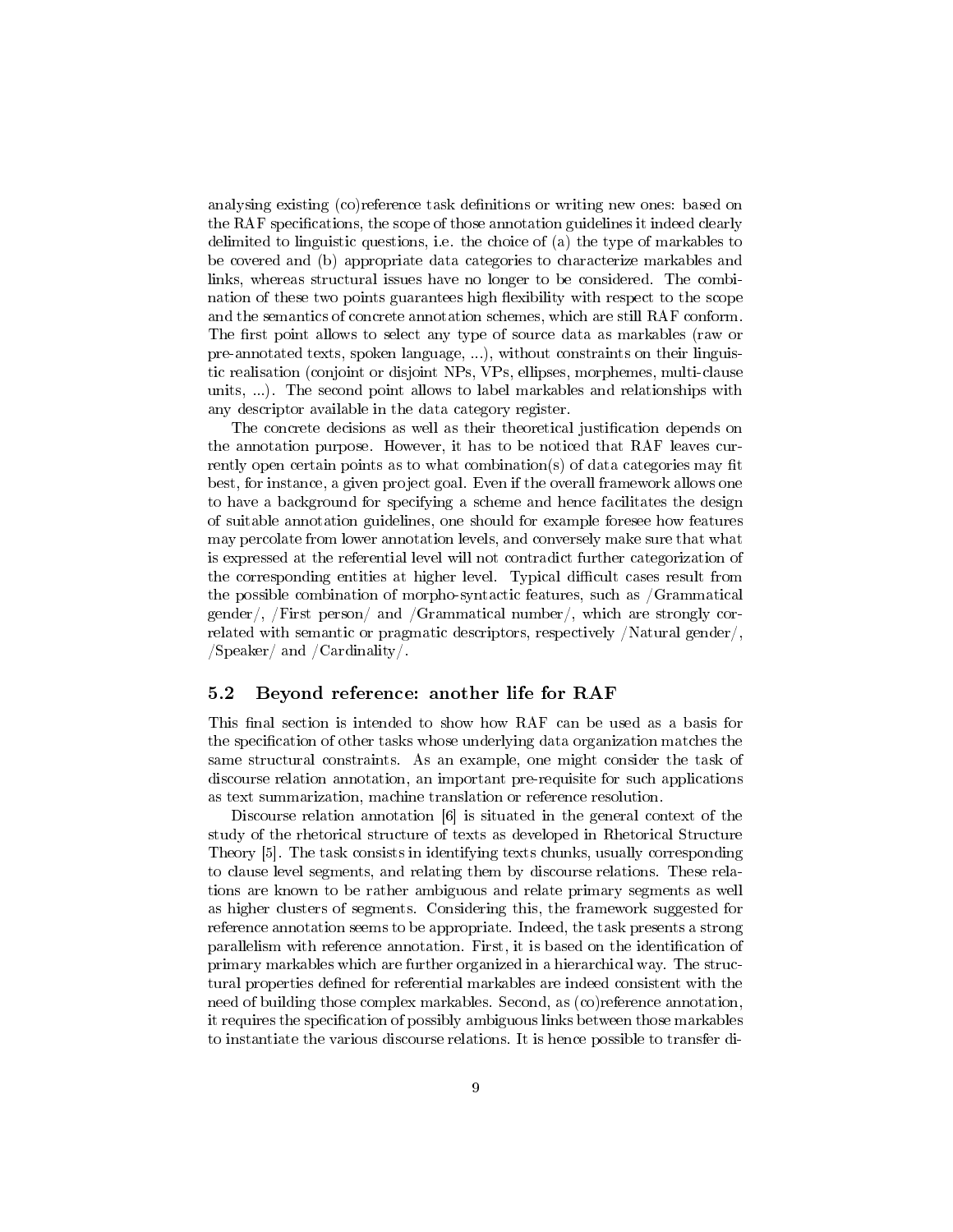

Figure 7: Simple encoding of discourse relations on example 1

rectly the RAF meta-model (Figure 1) to a discourse annotation framework, by re-identifying the relevant components, for instance as *discourse markable* and *discourse link*. Furthermore, the full specification of an annotation format would comprise the following steps:

- select suitable data categories to qualify the discourse markables: one  $\bullet$ would typically consider categories such as Segment type, to characterize the nature of the discourse segment from a linguistic point of view (Sentence),  $/$ Proposition $/$ , ...), and  $/$ Discourse status $/$  with its two classical values of /Nucleus/ and /Satellite/;
- make a similar selection for links, mainly based on a /Discourse relation/ data category, whose values should be provided by a reference set defined in the data category register, such as /Background/, /Evidence/ or /Ex $planation$ :
- add additional constraints on the combination of the meta-model components and data categories: for instance, as opposed to reference annotation, discourse annotation does not allow for crossed markables and imposes that links only relate markables at the same hierarchical level.

Figure 7 shows how this analysis can be instantiated on a simple discourse annotation example  $(1)$ :

1. With its distant orbit - 50 percent farther from the sun than Earth - and slim atmospheric blanket, Mars experiences frigid weather conditions.

### References

[1] Hawkins J. A. Definiteness and Indefiniteness. Atlantic Highlands, NJ: Humanities Press, 1978.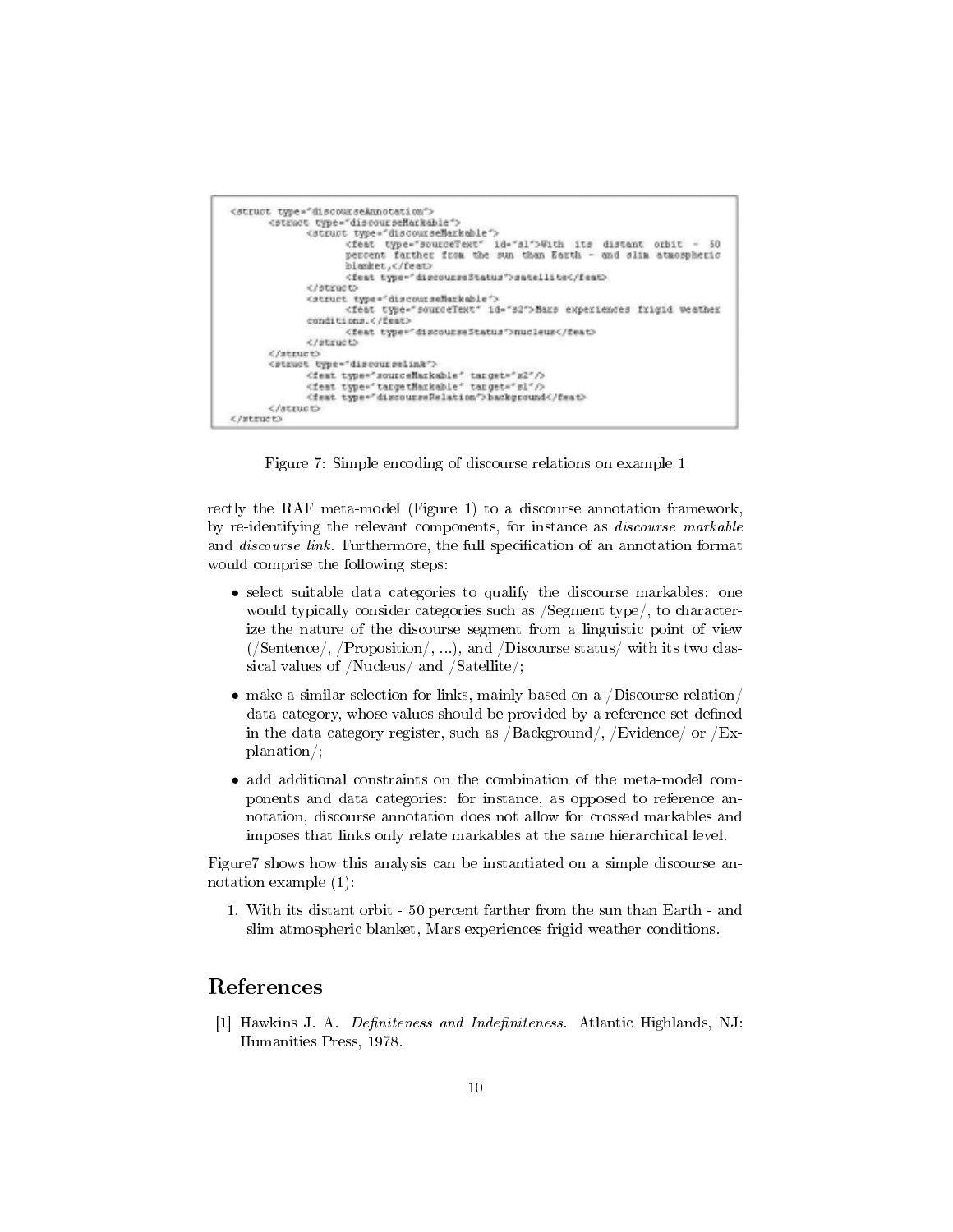- [2] Partee B. Opacity, coreference, and pronouns. In D. Davidson and G. Harman, editors, Semantics of Natural Language, pages 413-441. Reidel, Dordrecht, 1972.
- [3] Partee B. Nominal and temporal anaphora. Linguistics and Philosophy, 7:243-286, 1984.
- [4] Clouzot C., G. Antoniadis, and A. Tutin. Toward automatic generation of understandable pronouns in french language. Lectures Notes in Artificial  $Intelligence, 1835:242–252, 2000.$
- [5] Mann W. C. and Thomson S. A. Rhetorical structure theory: Toward a functional theory of text organization. Text,  $8(3):243-281$ , 1988.
- [6] Marcu D. The Theory and Practice of Discourse Parsing and Summarization. The MIT Press, 2000.
- [7] Prince E. Toward a taxonomy of given-new information. In P. Cole, editor, *Radical Pragmatics*, pages 223–255. Academic Press, New York, 1981.
- [8] Bunt H. and L. Romary. Standardization in multimodal content representation: some methodological issues. In *Proceedings of LREC*, Lisbon, 2004.
- [9] Eckert K. and M. Strube. Dialogue acts, synchronising units and anaphora resolution. *Journal of Semantics*,  $17(1):51-89$ , 2001.
- [10] Erk K. and S. Pado. A powerful and versatile xml format for representing role-semantic annotation. In *Proceedings of LREC*, Lisbon, 2004.
- [11] Hirschman L. and N. Chinchor. Muc-7 coreference task definition. In MUC-7 Proceedings, 1997.
- [12] Webber B. L. Structure and ostension in the interpretation of discourse deixis. Language and Cognitive Processes,  $6(2)$ :107-135, 1991.
- [13] Nissim M., S. Dingare, J. Carletta, and M. Steedman. Annotation scheme for information status in dialogue. In *Proceedings of LREC*, Lisbon, 2004.
- [14] Poesio M. and R. Vieira. A corpus-based investigation of definite description use. *Computational Linguistics*,  $24(2)$ :183-216, 1998.
- [15] Strube M. Never look back: an alternative to centering. In Proceedings of  $\mathit{ACL/Coling}$ , Montreal, 1998.
- [16] Ide N. and L. Romary. A registry of standard data categories for linguistic annotation. In Proceedings of LREC, Lisbon, 2004.
- [17] Ide N. and L. Romary. International standard for a linguistic annotation framework. Journal on Natural Language Engineering, forthcoming.